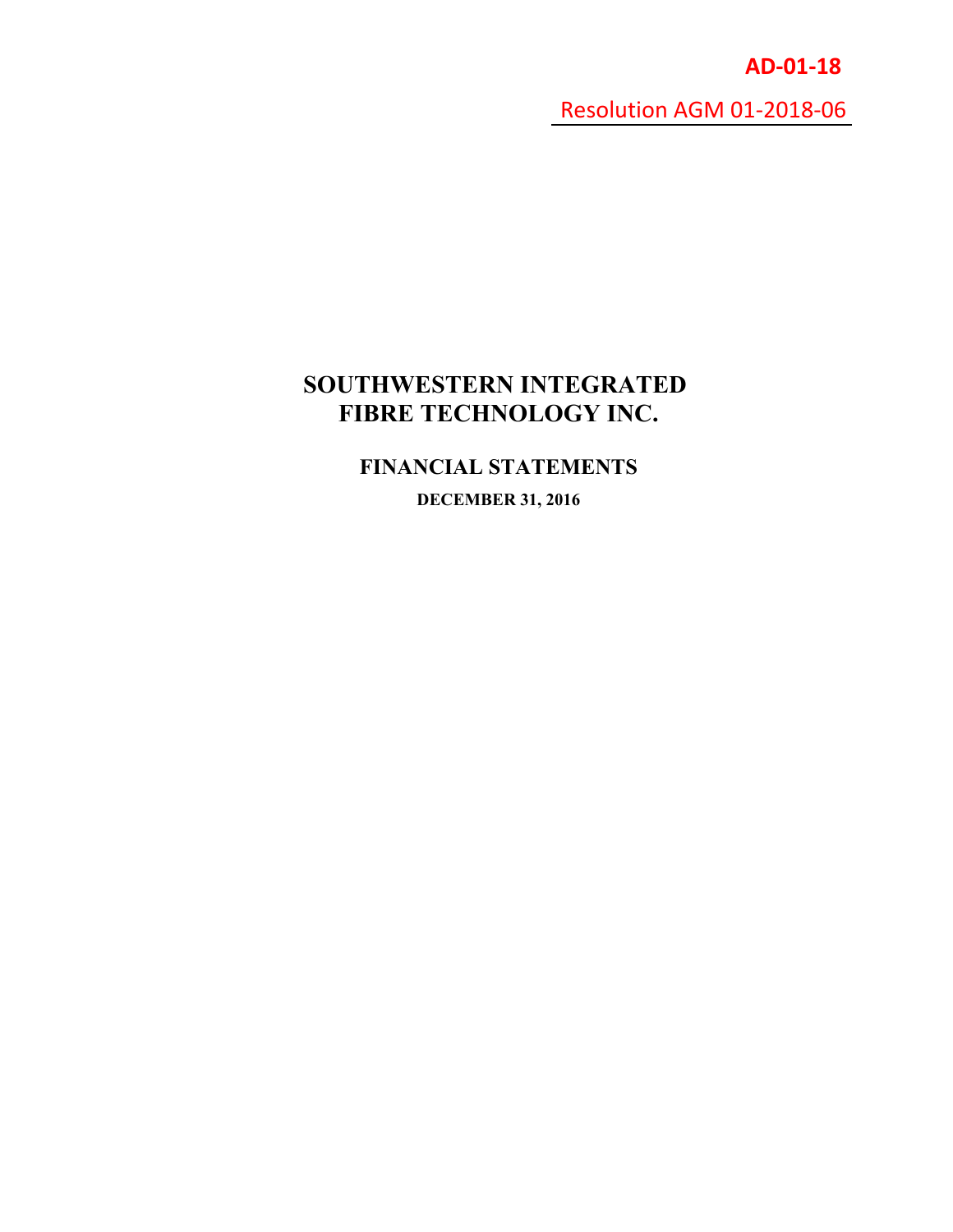### **DECEMBER 31, 2016**

### **CONTENTS**

| Management's Responsibility for the Financial Statements |                |
|----------------------------------------------------------|----------------|
| Independent Auditor's Report                             | 2              |
| <b>Statement of Financial Position</b>                   | $\overline{4}$ |
| <b>Statement of Operations</b>                           | 5              |
| Statement of Change in Net Financial Assets              | 6              |
| <b>Statement of Cash Flow</b>                            | 7              |
| Notes to the Financial Statements                        | 8              |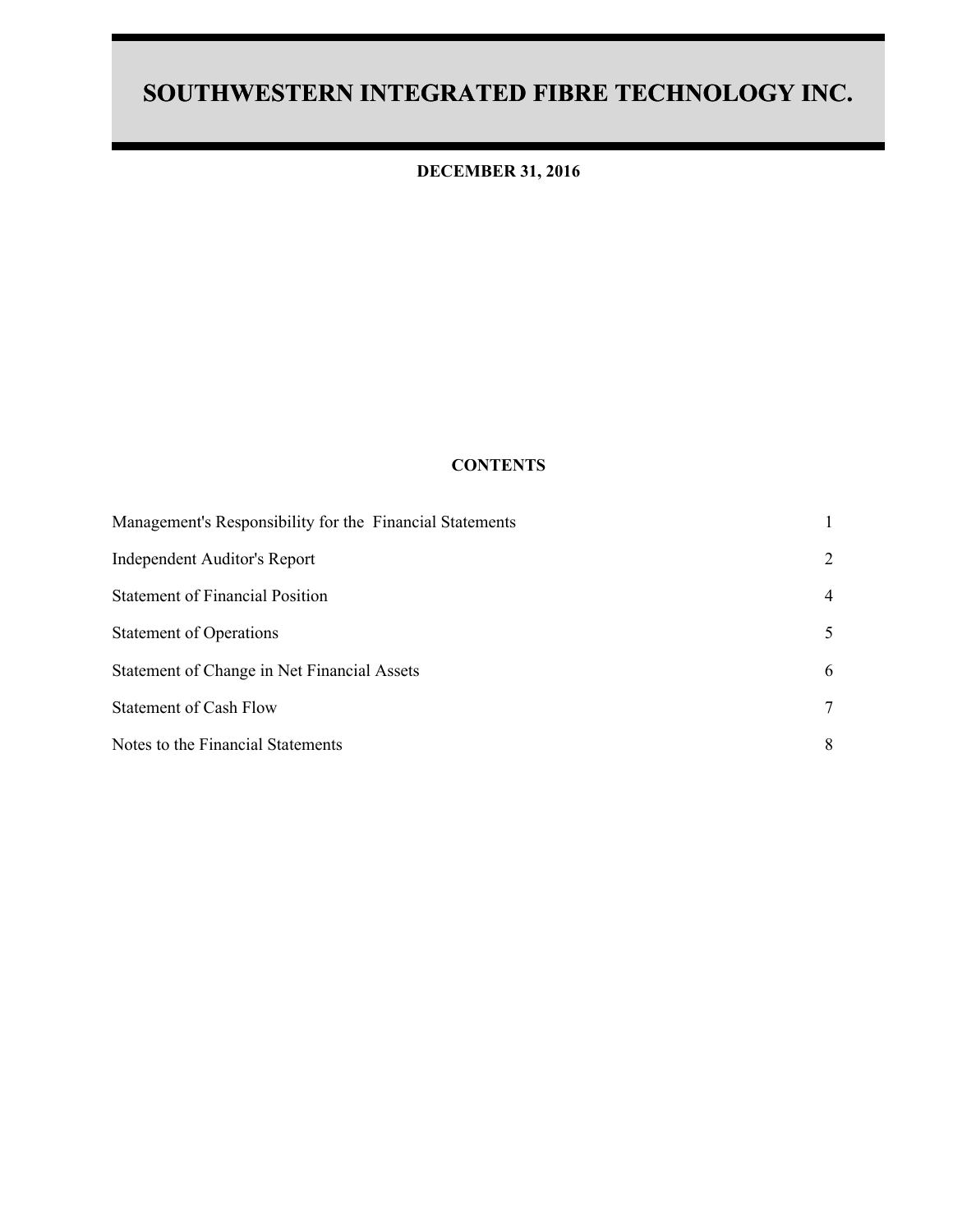### **MANAGEMENT'S RESPONSIBILITY FOR THE FINANCIAL STATEMENTS**

The accompanying financial statements of the Southwestern Integrated Fibre Technology Inc. (the "Organization") are the responsibility of the Organization's management and have been prepared in accordance with Canadian public sector accounting standards established by the Public Sector Accounting Board of the Chartered Professional Accountants of Canada, as described in Note 1 to the financial statements.

The preparation of financial statements necessarily involves the use of estimates based on management's judgment, particularly when transactions affecting the current accounting period cannot be finalized with certainty until future periods.

The Organization's management maintains a system of internal controls designed to provide reasonable assurance that assets are safeguarded, transactions are properly authorized and recorded (in accordance with Canadian public sector accounting standards established by the Public Sector Accounting Board of the Chartered Professional Accountants of Canada), and reliable financial information is available on a timely basis for preparation of the financial statements. These systems are monitored and evaluated by management. The Board of Directors meet with management and the external auditor to review the financial statements and discuss any significant financial reporting or internal control matters prior to their approval of the financial statements.

The financial statements have been audited by Collins Barrow SGB LLP, independent external auditor appointed by the Organization. The accompanying Independent Auditor's Report outlines their responsibilities, the scope of their examination and their opinion on the Organization's financial statements.

 $\chi$ 

Chief Executive Officer December 8, 2017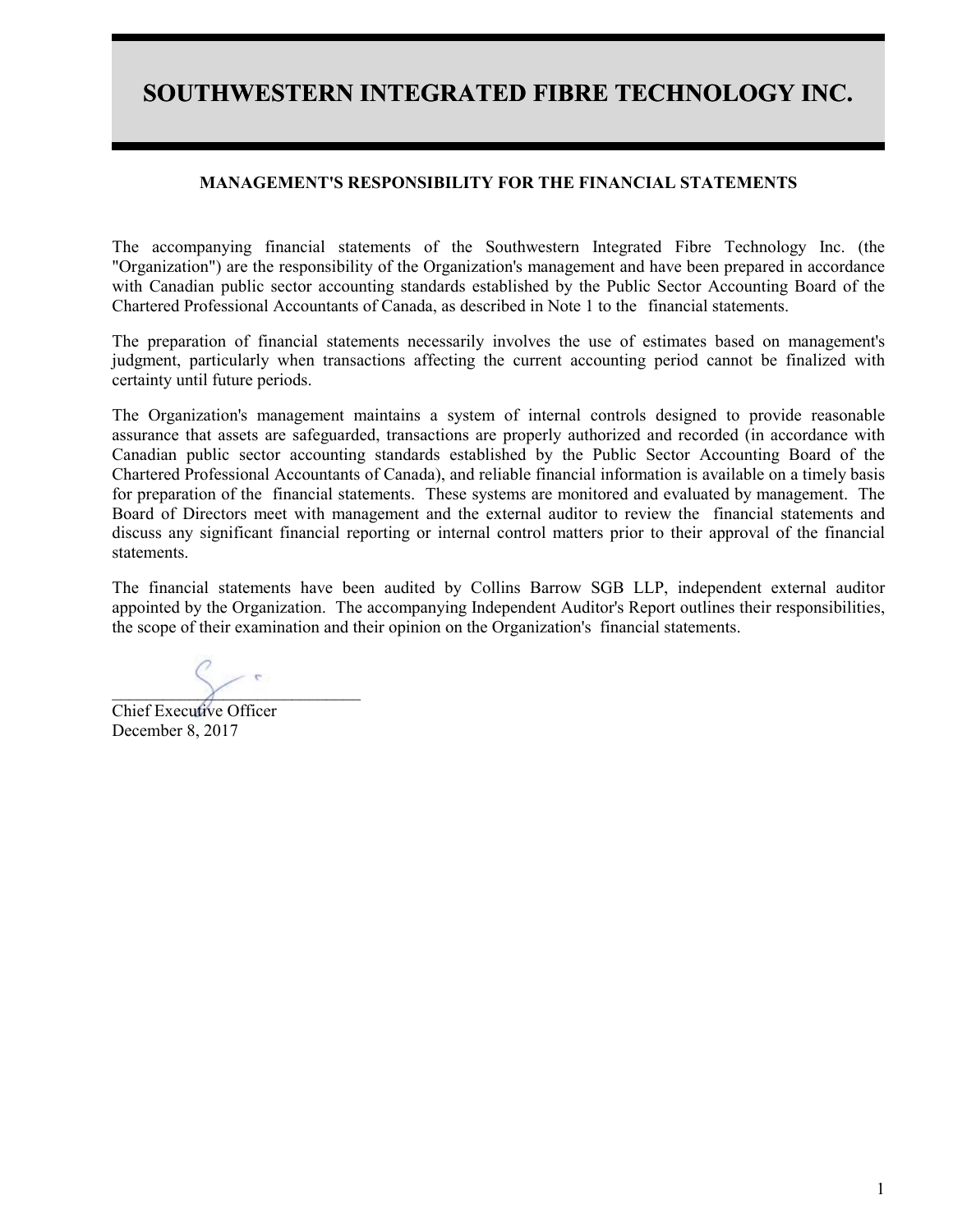### **COLLINS BARROW SGB LLP CHARTERED PROFESSIONAL ACCOUNTANTS**

### **INDEPENDENT AUDITOR'S REPORT**

To the Board of Directors and Members of Southwestern Integrated Fibre Technology Inc.:

### **Report on the Financial Statements**

We have audited the accompanying financial statements of Southwestern Integrated Fibre Technology Inc., which comprise the statement of financial position as at December 31, 2016, and the statements of operations, change in net financial assets and cash flow for the year then ended, and a summary of significant accounting policies and other explanatory information.

### **Management's Responsibility for the Financial Statements**

Management is responsible for the preparation and fair presentation of these financial statements in accordance with Canadian public sector accounting standards and for such internal control as management determines is necessary to enable the preparation of financial statements that are free from material misstatement, whether due to fraud or error.

### **Auditor's Responsibility**

Our responsibility is to express an opinion on these financial statements based on our audit. We conducted our audit in accordance with Canadian generally accepted auditing standards. Those standards require that we comply with ethical requirements and plan and perform the audit to obtain reasonable assurance about whether the financial statements are free from material misstatement.

An audit involves performing procedures to obtain audit evidence about the amounts and disclosures in the financial statements. The procedures selected depend on the auditor's judgment, including the assessment of the risks of material misstatement of the financial statements, whether due to fraud or error. In making those risk assessments, the auditor considers internal control relevant to the Organization's preparation and fair presentation of the financial statements in order to design audit procedures that are appropriate in the circumstances, but not for the purpose of expressing an opinion on the effectiveness of the Organization's internal control. An audit also includes evaluating the appropriateness of accounting policies used and the reasonableness of accounting estimates made by management, as well as evaluating the overall presentation of the financial statements.

We believe that the audit evidence we have obtained is sufficient and appropriate to provide a basis for our audit opinion.

### **Opinion**

In our opinion, the financial statements present fairly, in all material respects, the financial position of Southwestern Integrated Fibre Technology Inc. as at December 31, 2016, and the results of its operations and its cash flows for the year then ended in accordance with Canadian public sector accounting standards.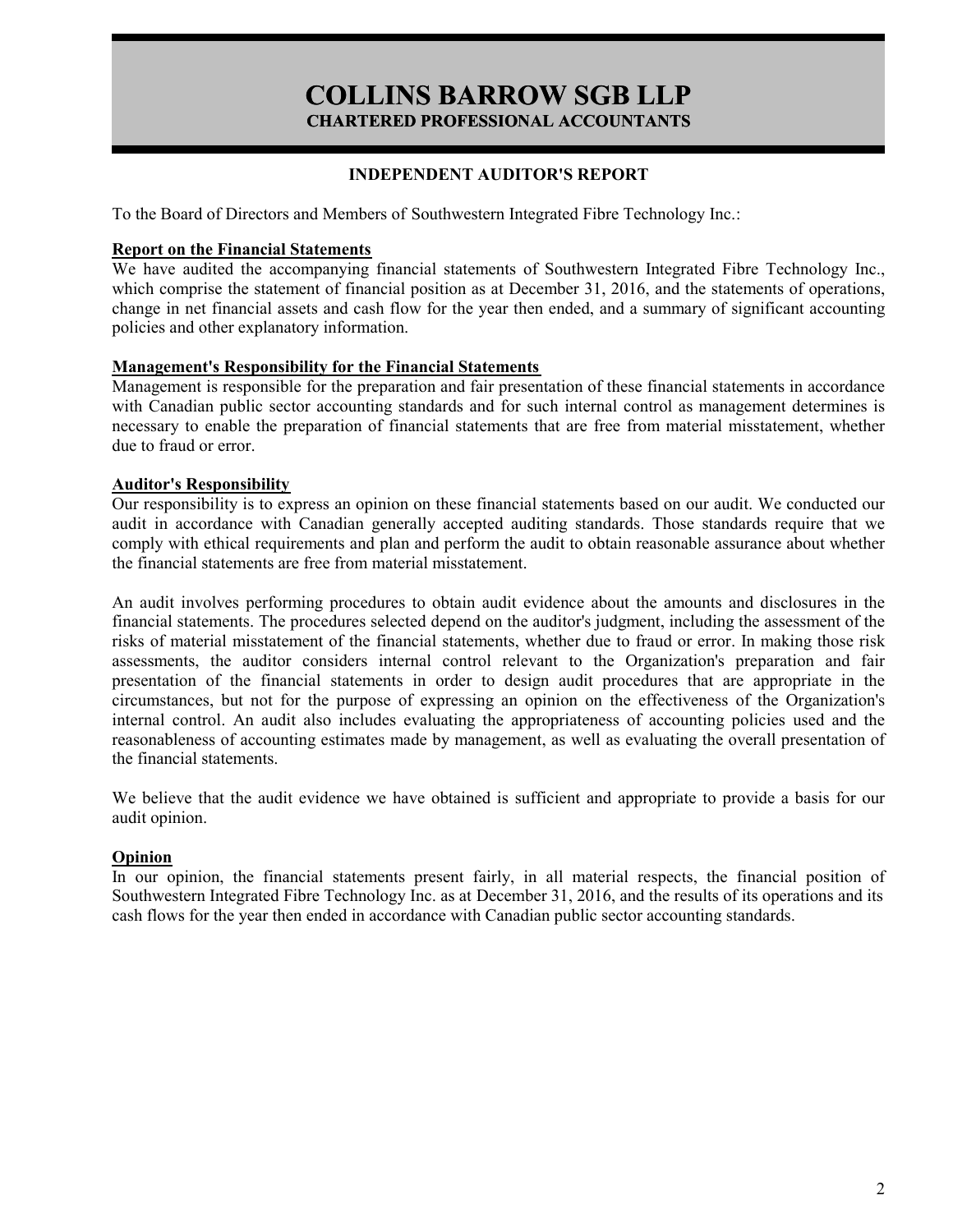### **COLLINS BARROW SGB LLP CHARTERED PROFESSIONAL ACCOUNTANTS**

### **INDEPENDENT AUDITOR'S REPORT**

### **Emphasis of Matter**

We draw attention to Note 2 to the financial statement which describes that Southwestern Integrated Fibre Technology Inc. adopted Canadian public sector accounting standards on January 1, 2016 with a transition date of October 19, 2015. These standards were applied retrospectively by management to the comparative information in these financial statements, including the statements of financial position at December 31, 2015 and October 19, 2015 and the statements of operations, change in net financial assets and cash flows for the period ended December 31, 2015 and related disclosures. We were not engaged to report on the restated comparative information, and as such, it is not audited.

*Collins Barrow SGB LLP*

Licensed Public Accountants Collingwood, Ontario December 8, 2017

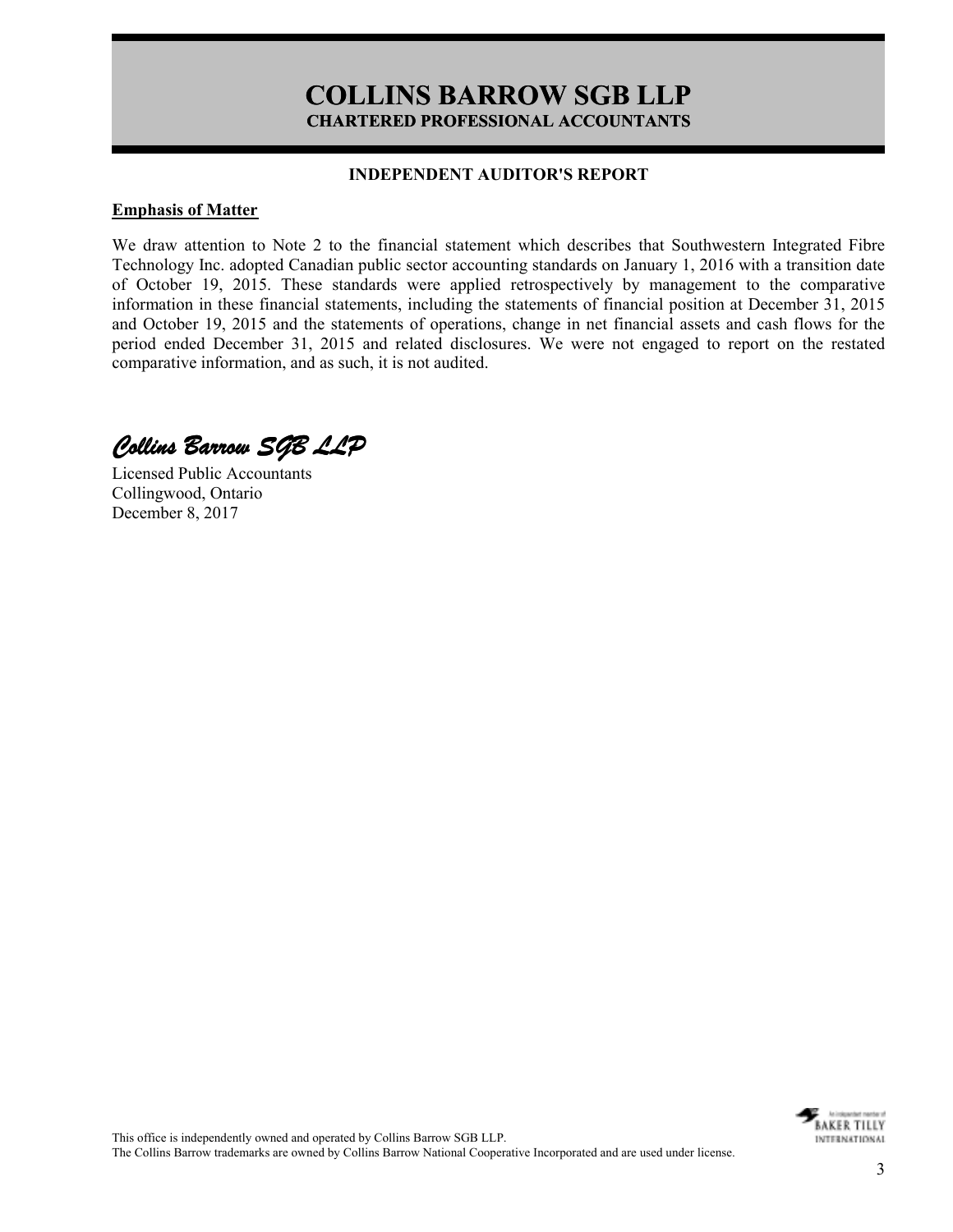|                                            |                                                                                                                       |               | 2016                                    | 2015                          |
|--------------------------------------------|-----------------------------------------------------------------------------------------------------------------------|---------------|-----------------------------------------|-------------------------------|
|                                            |                                                                                                                       |               | \$                                      | \$<br>(Unaudited)<br>(Note 2) |
| <b>Financial assets</b><br>HST recoverable | Accounts receivable from members<br>Due from Western Ontario Wardens' Caucus<br>Government grants receivable (Note 7) |               | 2,560,811<br>58,909<br>6,738<br>168,000 |                               |
|                                            |                                                                                                                       |               | 2,794,458                               |                               |
| <b>Liabilities</b>                         | Accounts payable and accruals<br>Due to Western Ontario Wardens' Caucus                                               |               | 161,491                                 | 71,697                        |
|                                            |                                                                                                                       |               | 161,491                                 | 71,697                        |
|                                            | Net financial assets (net debt) and<br>accumulated surplus (deficit) (Note 4)                                         |               | 2,632,967                               | (71, 697)                     |
| Approved                                   | March 3, 2018                                                                                                         | Chair<br>Date |                                         |                               |

### **STATEMENT OF FINANCIAL POSITION AS AT DECEMBER 31**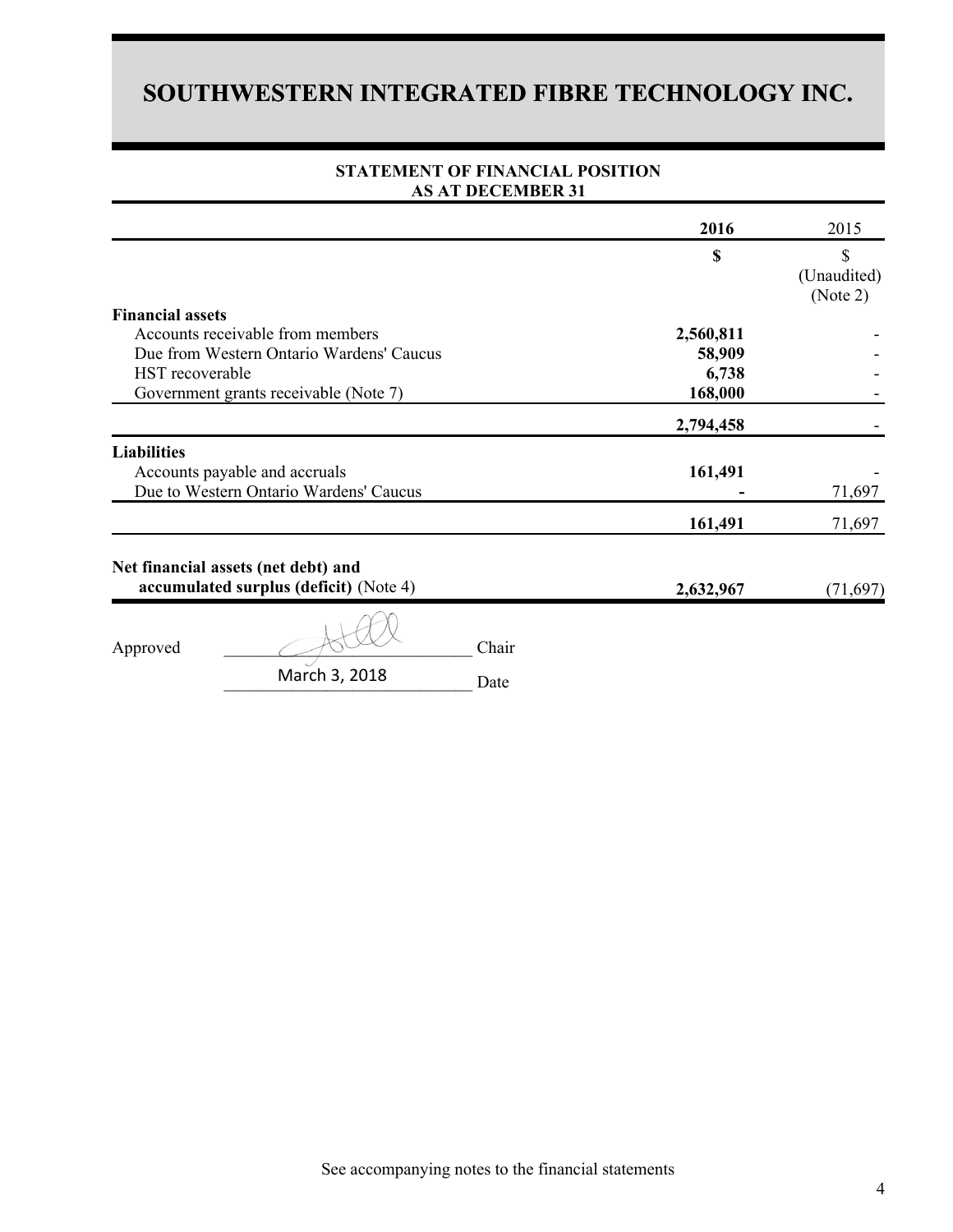|                                                                   | <b>Budget</b><br>2016 | <b>Actual</b><br>2016 | Actual<br>2015                |
|-------------------------------------------------------------------|-----------------------|-----------------------|-------------------------------|
|                                                                   | \$<br>(Note 8)        | $\mathbf S$           | \$<br>(Unaudited)<br>(Note 2) |
| <b>Revenues</b>                                                   |                       |                       |                               |
| Contributions from members (Note 6)<br>Government grants (Note 7) | 510,000               | 2,975,811<br>168,000  | 768,000                       |
|                                                                   | 510,000               | 3,143,811             | 768,000                       |
| Expenses (Note 5)                                                 |                       |                       |                               |
| Consulting                                                        | 510,000               | 308,173               | 827,842                       |
| Marketing                                                         |                       | 5,306                 | 966                           |
| Miscellaneous                                                     |                       | 6,525                 |                               |
| Office expense                                                    |                       | 204                   |                               |
| Professional fees                                                 |                       | 27,658                |                               |
| Salaries and wages                                                |                       | 65,441                |                               |
| Travel                                                            |                       | 25,840                | 10,889                        |
|                                                                   | 510,000               | 439,147               | 839,697                       |
| Annual surplus (deficit)                                          |                       | 2,704,664             | (71, 697)                     |
| Accumulated (deficit) surplus, beginning of year                  |                       | (71, 697)             |                               |
| <b>Accumulated surplus (deficit), end of year (Note 4)</b>        |                       | 2,632,967             | (71, 697)                     |

### **STATEMENT OF OPERATIONS FOR THE YEAR ENDED DECEMBER 31, 2016 (with comparatives for the period ended December 31, 2015)**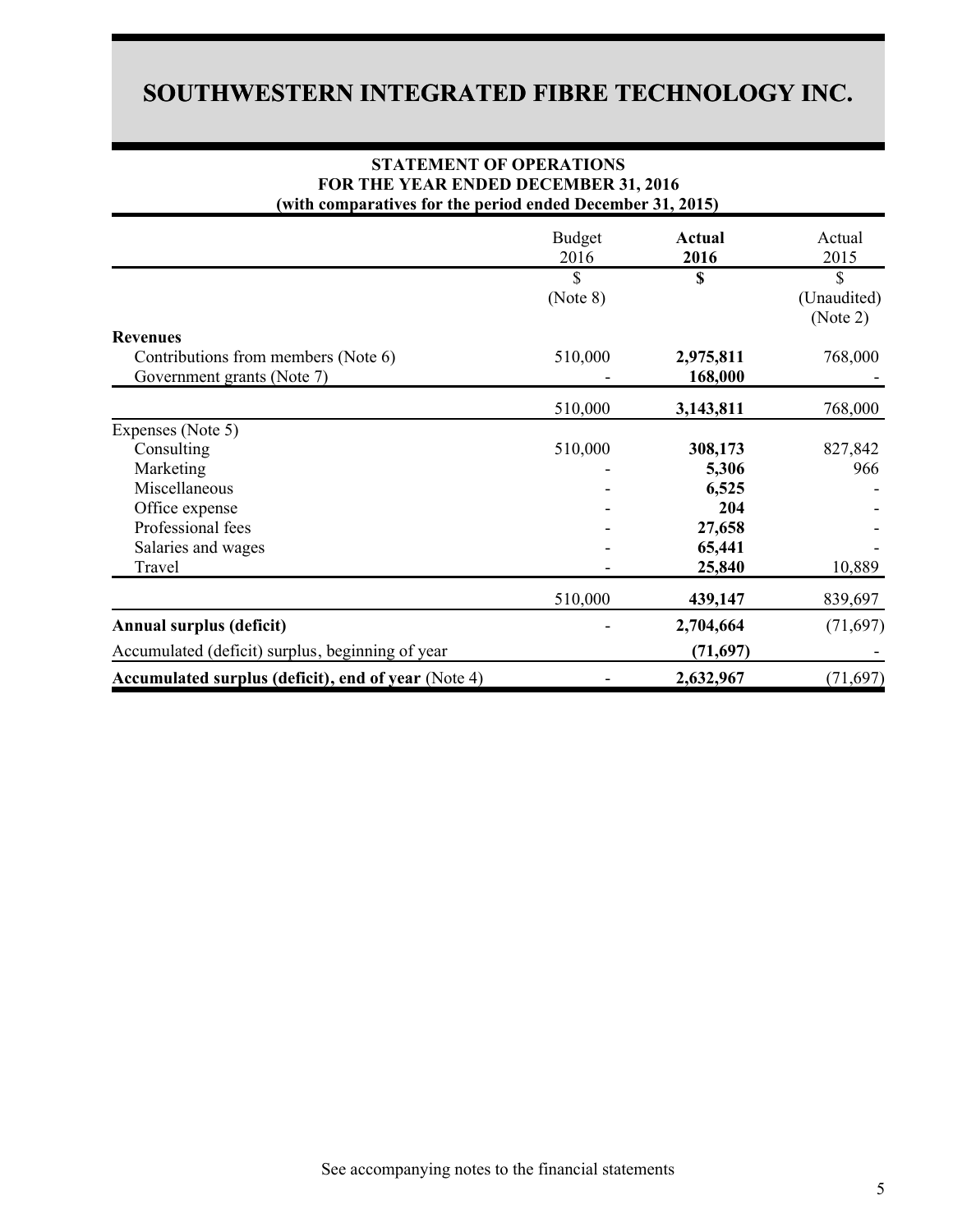| (with comparatives for the period ended December 31, 2015) |                       |                |                         |
|------------------------------------------------------------|-----------------------|----------------|-------------------------|
|                                                            | <b>Budget</b><br>2016 | Actual<br>2016 | Actual<br>2015          |
|                                                            | \$.<br>(Note 8)       | \$             | (Unaudited)<br>(Note 2) |
| Annual surplus (deficit)                                   |                       | 2,704,664      | (71, 697)               |
| Change in net financial assets (net debt)                  |                       | 2,704,664      | (71, 697)               |
| Net debt, beginning of year                                |                       | (71,697)       |                         |
| Net financial assets (net debt), end of year               |                       | 2,632,967      | (71, 697)               |

### **STATEMENT OF CHANGE IN NET FINANCIAL ASSETS FOR THE YEAR ENDED DECEMBER 31, 2016**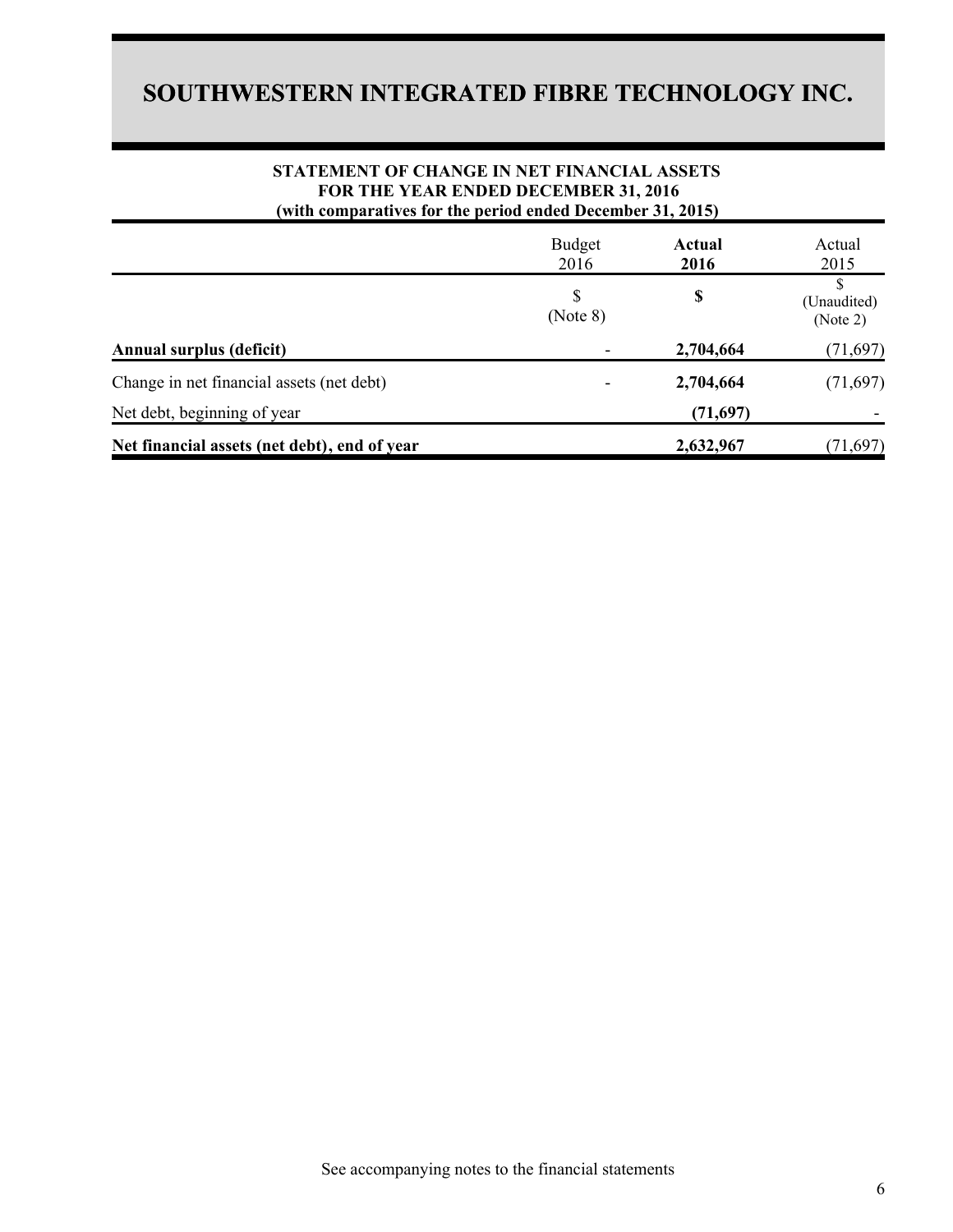| <b>STATEMENT OF CASH FLOW</b>                              |
|------------------------------------------------------------|
| FOR THE YEAR ENDED DECEMBER 31, 2016                       |
| (with comparatives for the period ended December 31, 2015) |

|                                                                                                                      | 2016                                           | 2015                          |
|----------------------------------------------------------------------------------------------------------------------|------------------------------------------------|-------------------------------|
|                                                                                                                      | \$                                             | \$<br>(Unaudited)<br>(Note 2) |
| Cash flows from (for):                                                                                               |                                                |                               |
| <b>Operating activities</b><br>Annual surplus (deficit)<br>Changes in:                                               | 2,704,664                                      | (71, 697)                     |
| Accounts receivable from members<br>HST recoverable<br>Government grants receivable<br>Accounts payable and accruals | (2,560,811)<br>(6,738)<br>(168,000)<br>161,491 |                               |
| Net change in cash from operations                                                                                   | 130,606                                        | (71, 697)                     |
| <b>Financing activities</b><br>Due to (from) Western Ontario Wardens' Caucus                                         | (130,606)                                      | 71,697                        |
| Net change in cash position                                                                                          |                                                |                               |
| Cash and cash equivalents, beginning of year                                                                         |                                                |                               |
| Cash and cash equivalents, end of year                                                                               |                                                |                               |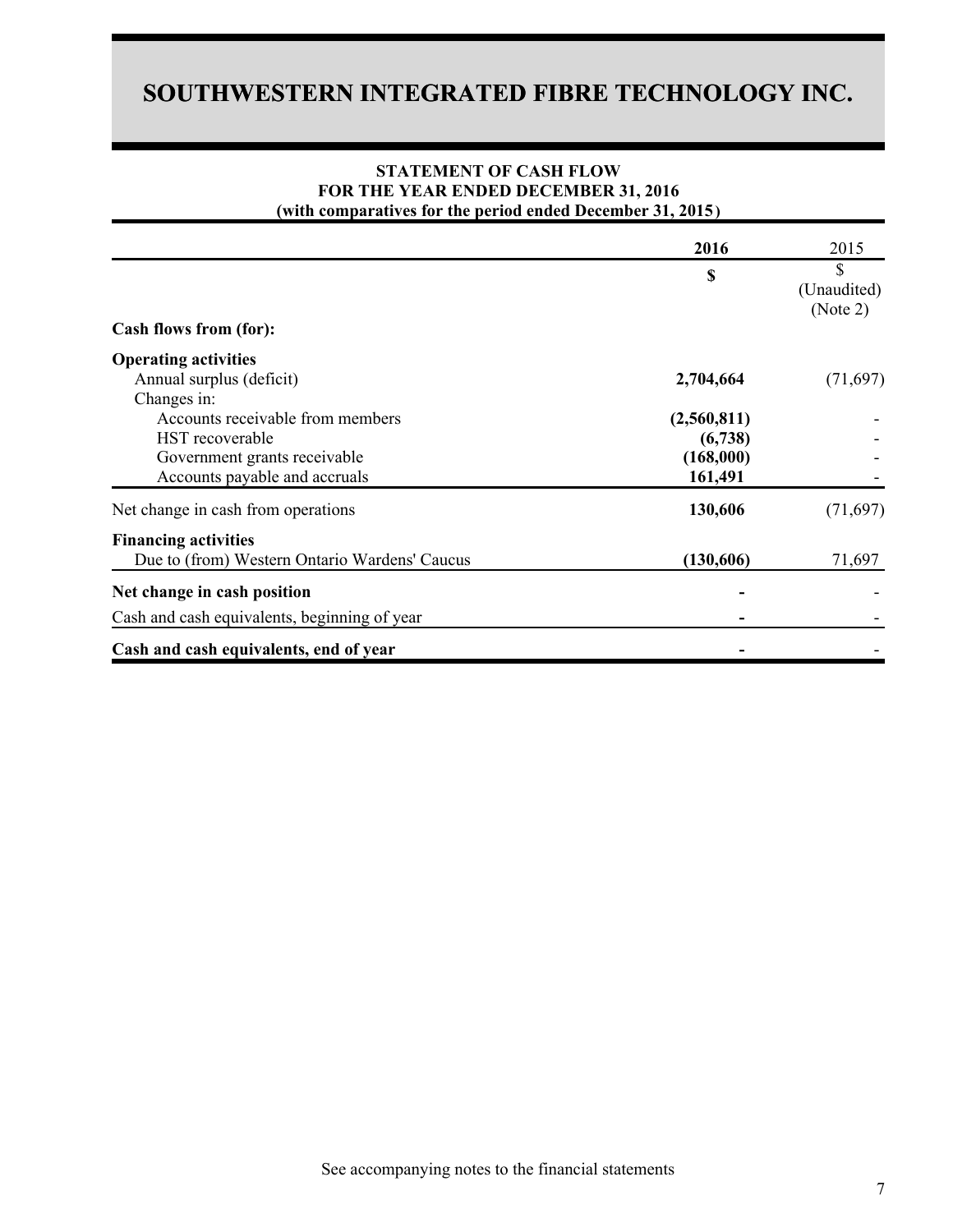### **NOTES TO THE FINANCIAL STATEMENTS AS AT DECEMBER 31, 2016**

#### **Nature of operations**

Southwestern Integrated Fibre Technology Inc. ("the Organization") is a government not-for-profit organization incorporated without share capital under the Canada Not-for-profit Corporations Act on October 19, 2015. The corporation was formed by the Western Ontario Wardens' Caucus (WOWC) on behalf of WOWC, Region of Waterloo, Region of Niagara, Town of Caledon and the separated cities in the project area. Members include municipalities, first nations, schools, health care providers and community networks. The purpose of the Organization is to bring high speed broadband internet to the South Western Ontario region.

#### **1. Summary of significant accounting policies**

These financial statements have been prepared in accordance with the standards in the Chartered Professional Accountants Canada Public Sector Accounting (PSA) Handbook. Significant aspects of the accounting policies are as follows:

(a) Reporting entity

These financial statements reflect the assets, liabilities, revenues and expenses and accumulated surplus of Southwestern Integrated Fibre Technology Inc.

(b) Recognition of revenues and expenses

Revenues and expenses are reported on the accrual bases of accounting. The accrual basis of accounting recognizes revenues in the period in which the transactions or events occurred that give rise to the revenue; expenses are recognized in the period the good or services are acquired and a legal liability is incurred or transfers are due.

Contributions from members are recorded as revenue at the time invoices are issued and contributions become collectible.

Government grants are recognized in the financial statements as revenues in the period in which the events giving rise to the transfer occur, providing the transfers are authorized, any eligibility criteria have been met and reasonable estimates of the amounts can be made. Conditional government grants are recognized to the extent the conditions imposed on them have been fulfilled. Unconditional government grants are recognized when monies are receivable. Grants are recognized as deferred revenue when grant stipulations give rise to a liability. Grant revenue is recognized in the statement of operations as the stipulation liabilities are settled.

(c) Cash and cash equivalents

Cash and cash equivalents include all cash balances and short-term, highly liquid financial instruments with a maturity of three months or less from the date of acquisition.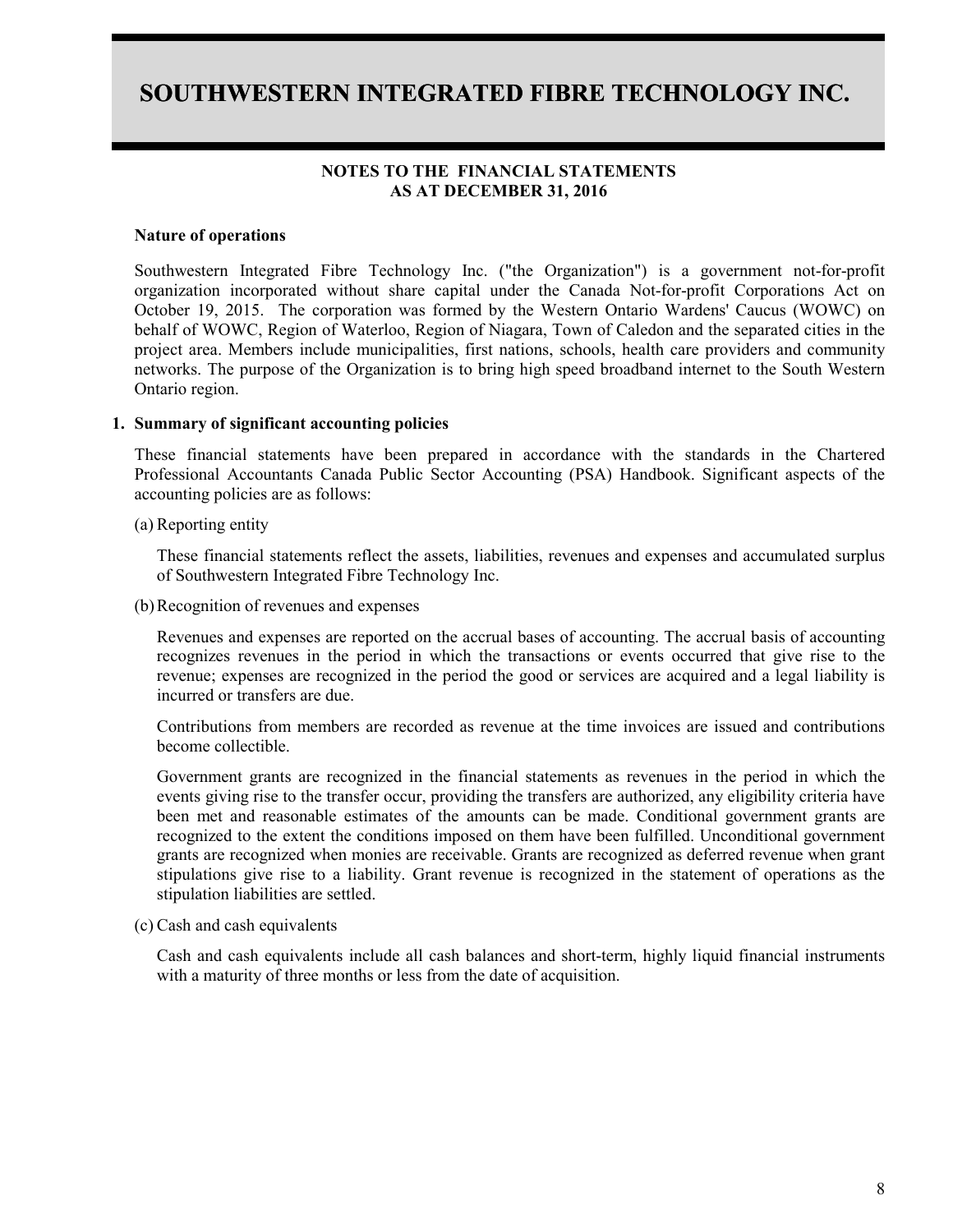### **NOTES TO THE FINANCIAL STATEMENTS AS AT DECEMBER 31, 2016**

### **1. Summary of significant accounting policies (continued)**

#### (d) Use of estimates

The preparation of the financial statements in conformity with Canadian public sector accounting standards requires management to make estimates and assumptions that affect the reported amounts of assets and liabilities and disclosure of contingent assets and liabilities at the date of the financial statements and the reported amounts of revenues and expenses during the year. Actual results could differ from those estimates.

### (e) Tangible capital assets

#### (i) Network infrastructure

The Organization retains ownership of 51% of the funded network assets of the network construction project; however, all repairs and maintenance and upgrade costs are the responsibility of the service providers contracted to provide the network infrastructure. Since the Organization does not retain operational control over the network infrastructure, they have not been recorded as tangible capital assets but have been reported as an expense on the statement of operations.

(ii) Other

The Organization does not have any other tangible capital assets.

### **2. First time adoption of Canadian public sector accounting standards**

Effective January 1, 2016, the Organization adopted the requirements of the CPA Canada Handbook and has adopted Canadian public sector accounting standards (PSAB). This framework is in accordance with Canadian GAAP. These are the first financial statements prepared in accordance with this framework which has been applied retrospectively. The accounting policies set out in the significant accounting policy note have been applied in preparing the financial statements for the year ended December 31, 2016, the comparative information presented in these financial statements for the period ended December 31, 2015 and in the preparation of an opening balance sheet at October 19, 2015 - which is the Organization's date of incorporation and transition.

The adoption of PSAB had no impact on the previously reported assets, liabilities, and accumulated surplus of the Organization, and accordingly, no adjustments have been recorded in the comparative statements of financial position, operations, change in net financial assets or cash flow. Thus an opening balance sheet as at October 19, 2015 has not been presented. The Organization's presentation and disclosures included in these financial statements reflect the presentation and disclosure requirements of PSAB.

### **3. Contingencies**

The year following delivery of broadband services to users and generating positive net revenues, a portion of those revenues for each fiscal year will be allocated to repay the refundable portion of the contributions made by members. Refundable portions are defined in member agreements and range from 49% to 71% of the amount contributed. As of December 31, 2016 of the \$12,804,050 of member contributions 60% is refundable when positive net revenues are earned. Repayment of the refundable portion will be made to members based on their proportion of all member contributions. Members have the option to waive repayment at the time it becomes eligible and to require the Organization to reinvest the funds into the high speed broadband internet network infrastructure.